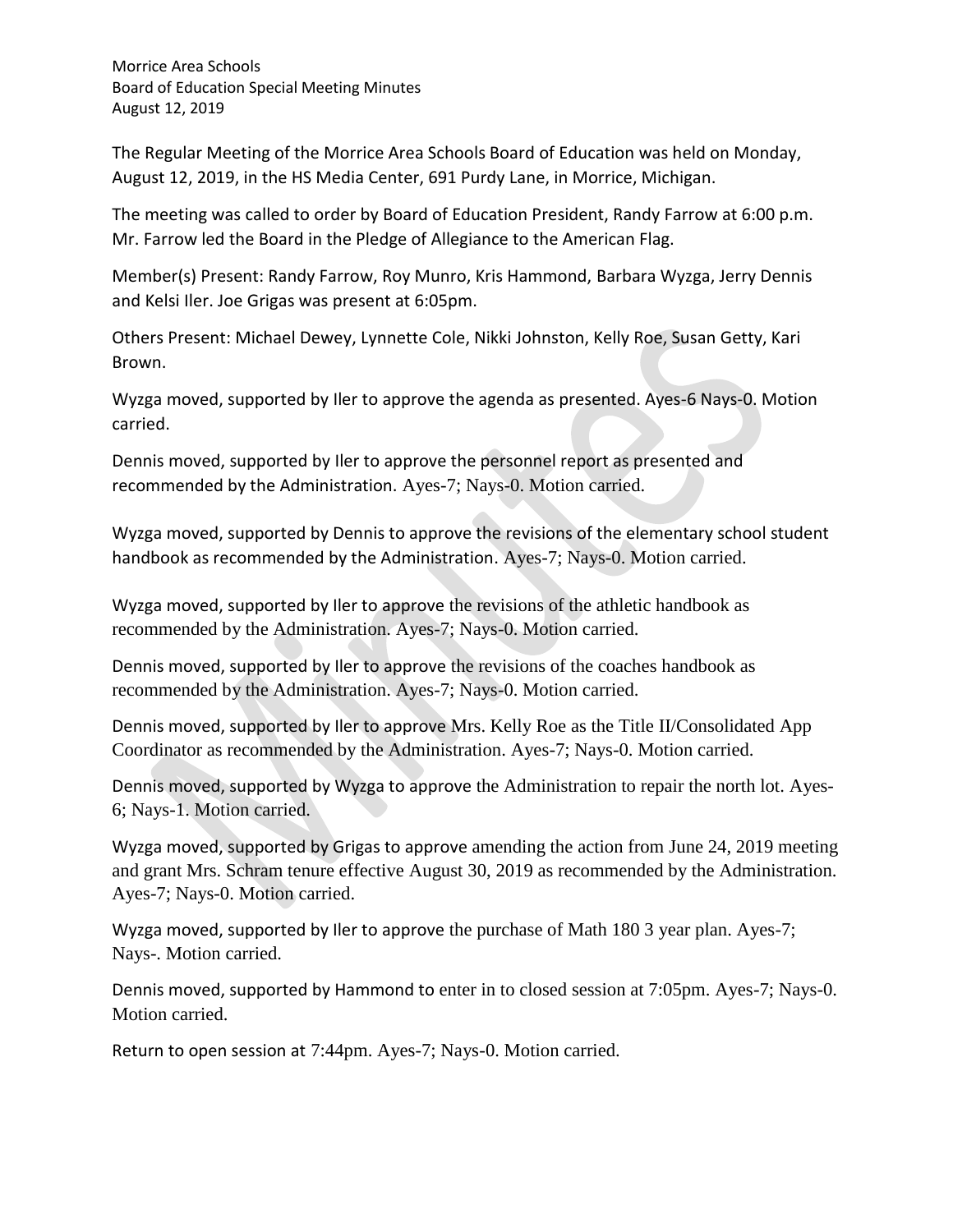Morrice Area Schools Board of Education Special Meeting Minutes August 12, 2019

- I. OPENING OF MEETING
	- A. Welcome President Randy Farrow Call Meeting to Order \_\_\_\_\_\_\_\_\_pm.
	- B. Pledge of Allegiance to the American Flag
	- C. Roll Call (Farrow, Munro, Grigas, Hammond, Iler, Dennis, Wyzga)
	- D. Additions/Deletions/Changes/Objections and Approval of Agenda Order
- II. COMMUNICATION
	- A. Community Comments
	- B. Board Comments
- III. CONSENT AGENDA
	- A. Approve the Minutes of the July 17, 2019 Special Meeting
	- B. Approve the Treasurer's report dated July 31, 2019
- IV. NON CONSENT AGENDA
	- A. Personnel Report
	- B. Approval of High School Student Handbook
	- C. Approval of Elementary Student Handbook
	- D. Approval of Athletic Handbook
	- E. Approval of Coaches Handbook
	- F. Approval of Mrs. Kelly Roe as the Title II/Consolidated App Coordinator
	- G. Approval of Parking Lot Patch Work in the North Lot
	- H. Revise/Amend June Teacher Tenure Recommendation
	- I. Resolution to Consider approval of Math 180 3 Year Plan
	- J. Enter in to Closed Session Professional Staff Negotiation Discussion
	- K. Approval of Teacher Agreement
	- L. Discussion: Open House/Bond Project
	- M. Discussion: Action Plans
- V. REPORT TO THE BOARD
	- A. Administrative Reports
	- B. Board Comments

## VI. ADJOURNMENT

## **CONSENT AGENDA**

Dennis moved, supported by Iler to approve the consent agenda as follows:

- Approval of the July 17, 2019 Special Meeting Minutes as presented and/or requested.
- Approval of the Treasurers Report Dated July 31, 2019. Ayes-7, Nayes-0. Motion carried.

Meeting Adjourned at 9:12pm.

Respectfully submitted, Michael R. Dewey, Superintendent